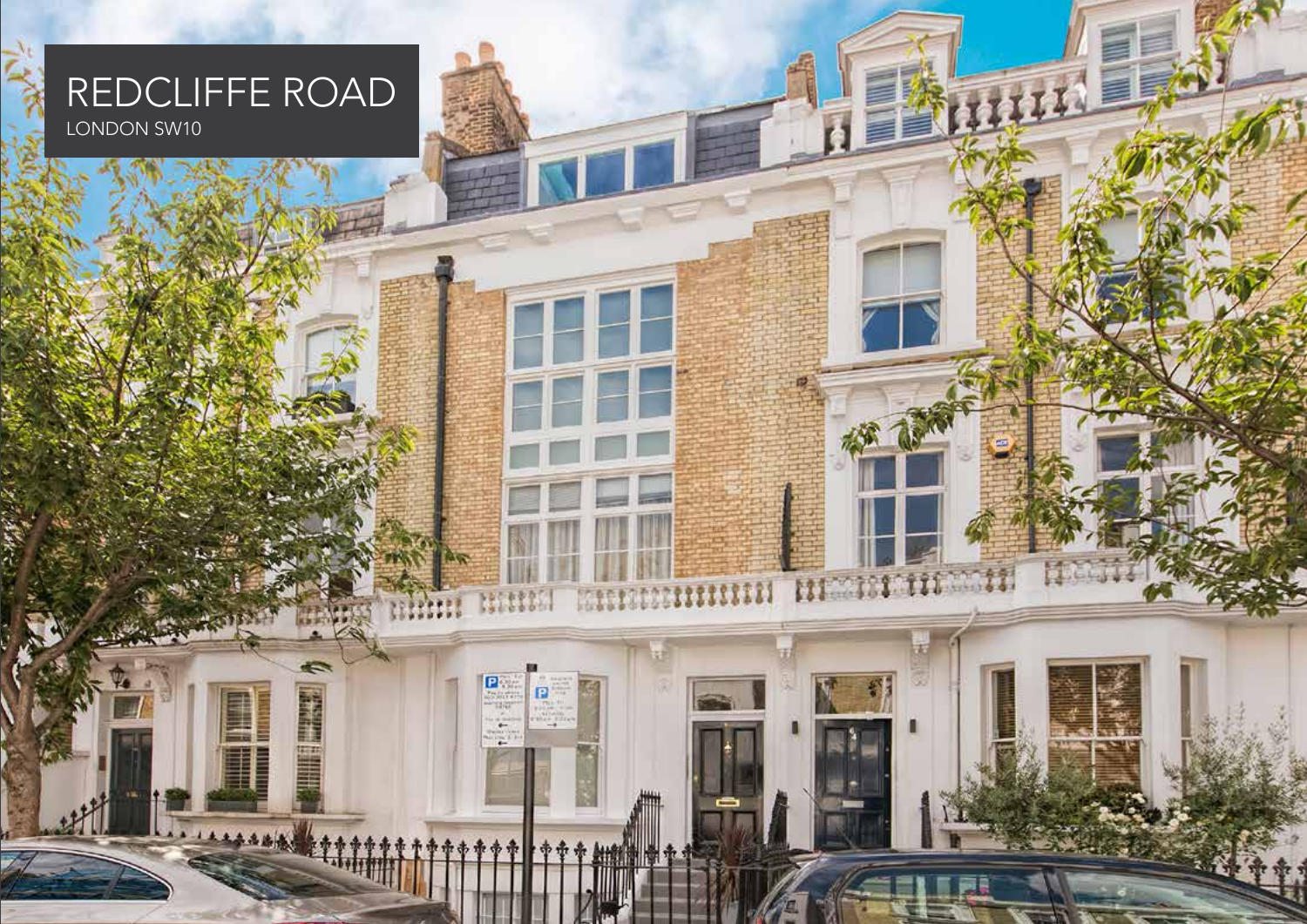

## REDCLIFFE ROAD LONDON SW10

Unique and contemporary raised ground floor maisonette.

This unusual property has been completely refurbished offering good entertaining and living space wrapped around a central patio garden.

Redcliffe Road is a pretty cherry tree lined road located just north of the Fulham Road and just south of The Boltons; perfectly situated for both Gloucester Road and South Kensington underground stations.

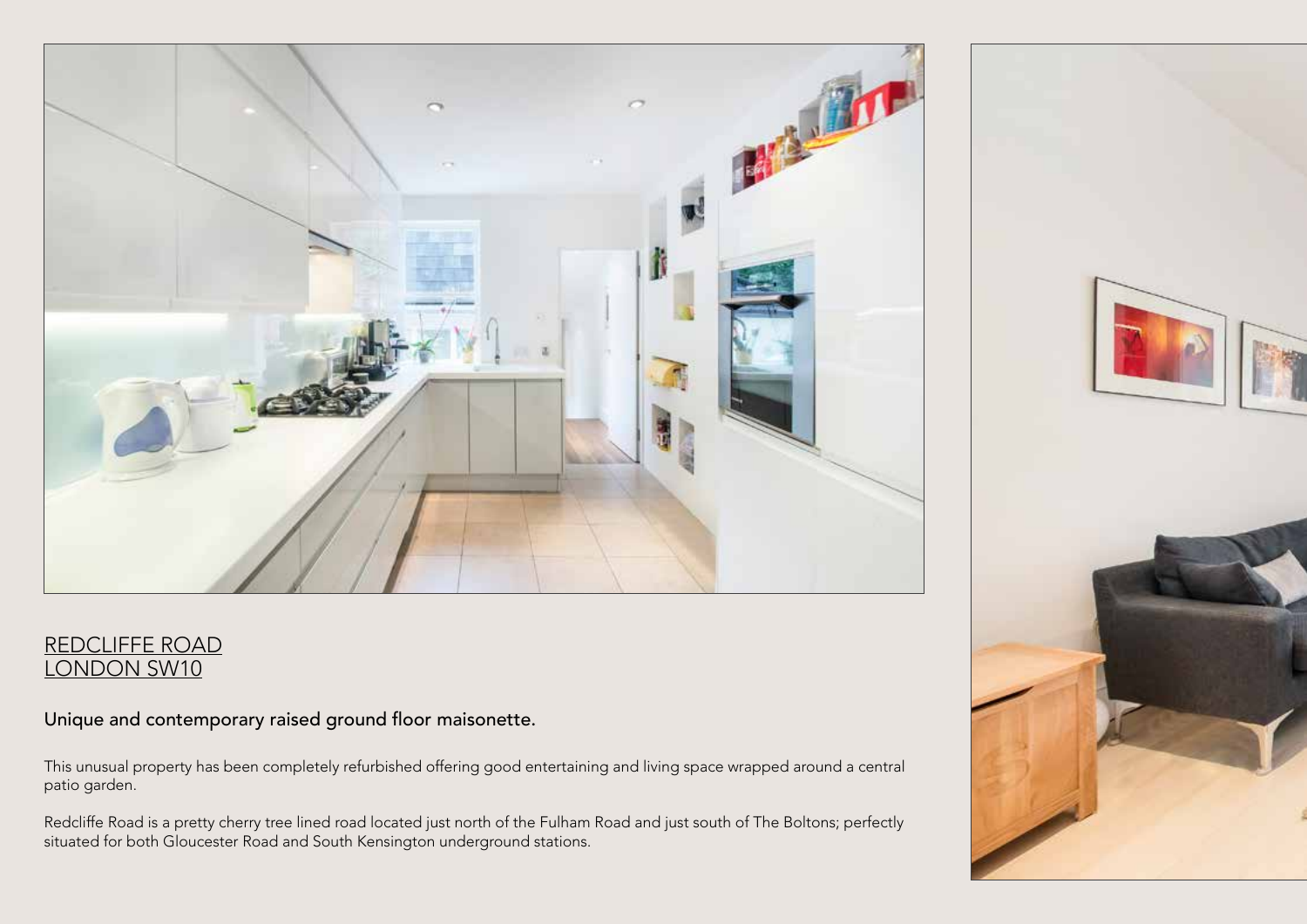